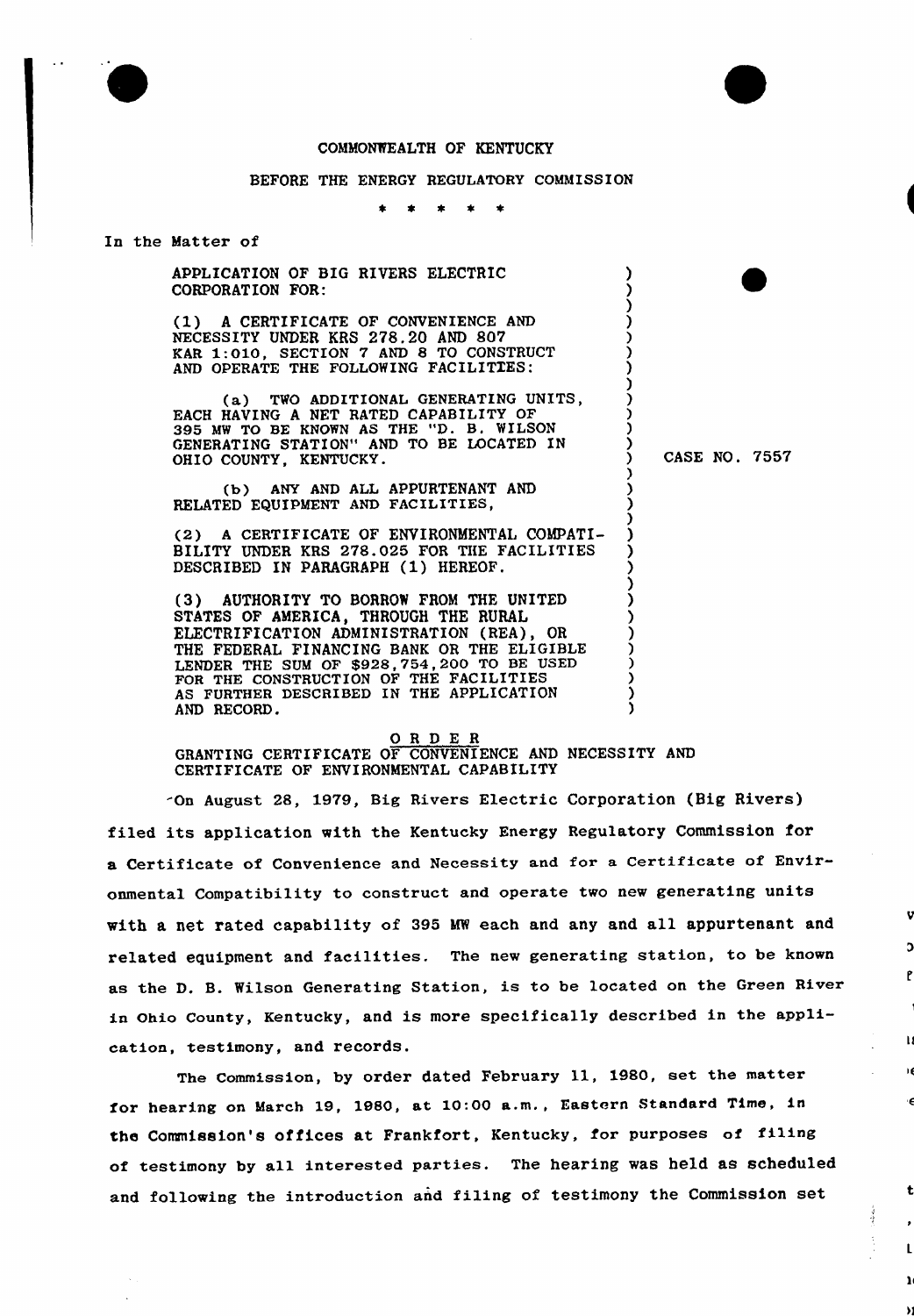

the matter for an additional hearing on April 8, 1980, at 9:00 a.m., Eastern Standard Time, in the Commission's offices at Frankfort, Kentucky. The second hearing was held as scheduled and all interested parties were allowed to be heard. Motions to intervene were made by the Kentucky Attorney General's Office, Consumer Intervention Division, the Kentucky Department of Energy, and the Kentucky Department for Natural Resources and Environmental Protection. The Comnission sustained the motions by the above parties to intervene and testimony by the Department of Energy and the Department of Natural Resources was submitted and entered into the record. At the conclusion of the hearing the matter was submitted to the Commission for consideration of the merits and disposition of the applicants requests.

By order dated Apri1 30, 1980, the Commission, on its own motion, ordered that the record in the above case be re-opened to the extent that Big Rivers be ordered to file its plans to finance the construction of the facilities for which a certificate of convenience and necessity is sought in this proceeding. Big Rivers filed its response to the Commission's order on May 12, 1980, in which they furnished the information as directed in the order and they also amended their application to request authorization to borrow the funds needed for the construction described herein.

The Commission, having considered the application, all evidence of record, and being advised, is of the opinion and finds that:

1, Big Rivers Electric Corporation (Big Rivers) is a non-profit, non-stock, rural electric cooperative corporation organized and existing under KRS 279.

2. Big Rivers presently supplies the total energy requirements of its three members, and has contracted to supply the total energy requirements of its fourth member, all non-profit distribution cooperatives, Green River Electric Corporation of Owensboro, Kentucky (Green River), Henderson-Union Rural Electric Cooperative Corporation of Henderson, Kentucky (Henderson-Union), Meade County Rural Electric

 $-2-$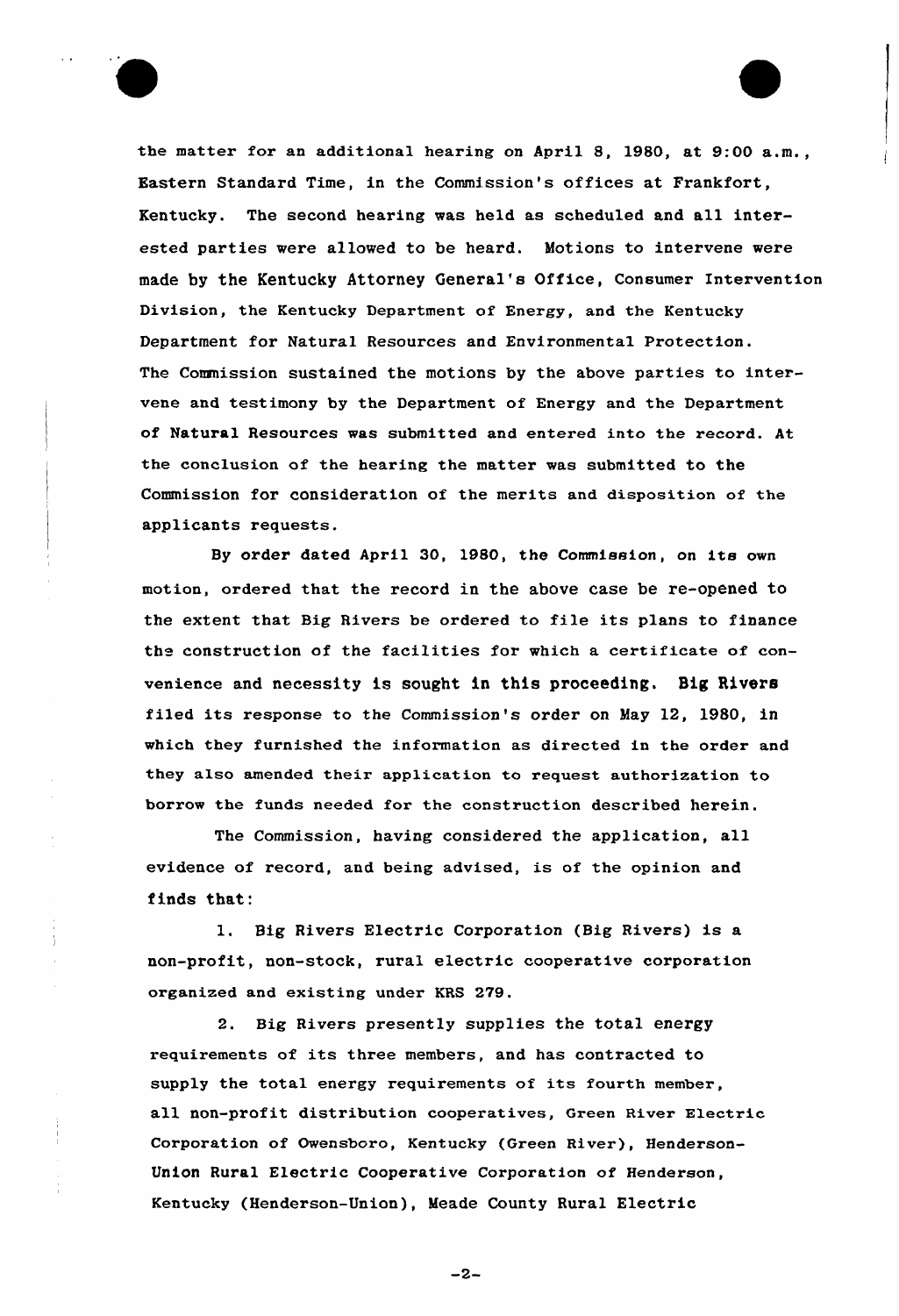

Cooperative Corporation of Brandenburg, Kentucky, (Meade County), and its fourth member Jackson Purchase Electric Cooperative Corporation (Jackson Purchase), commencing on January 1, 1984. These four distribution cooperatives provide electric service to some 65,000 consumers in the 22 western Kentucky counties of Breckinridge, Caldwell, Crittenden, Daviess, Grayson, Hancock, Hardin, Henderson, Hopkins, Lyon, McLean, Meade, Muhlenberg, Ohio, Union, Webster, McCracken, Livingston, Ballard, Carlisle, Marshall, and Graves.

3. Big Rivers owns and operates a coal fired steam electric generating plant near Sebree, Kentucky, known as the "Reid Plant" with a capacity of approximately 70 megawatts, and a coal fired steam electric generating plant near Hawesville, Kentucky, known as the "Coleman Plant" with a capacity of approximately 450 megawatts. It also owns and operates a 60 megawatt combustion turbine unit at its Reid Station.

4. Big Rivers owns and operates the Robert Green Station, adjacent to the Reid Plant, in Webster County, Kentucky. Green Unit No. 1, with a capacity of 210 megawatts net, was placed in commercial operation on December 1, 1979, and Green Unit No. 2 is scheduled for commercia1 operation approximately one year later, with a net capacity of 210 megawatts.

5. Big Rivers leases and operates Henderson Municipal Power & Light Station Two, located adjacent to Big River's Reid Station. This Station has a total capacity of approximately 298 megawatts, from which Big Rivers takes all surplus capacity not needed by the City of Henderson, this surplus capacity being approximately 255 megawatts as of August, 1979.

6. Big Rivers has contracts with Southeastern Power Administration for the purchase of 40 megawatts peaking capacity and 100 megawatts standby capacity (shared with two other rural electric generating and transmitting cooperatives). It also has interconnection agreements with Southern Illinois Power Cooperative, Hoosier Energy Division of Indiana Statewide Rural Electric, Henderson Municipal Power & Light, East Kentucky Power Cooperative, Kentucky Utilities Company, Southern Indiana Gas & Electric Com-

 $-3-$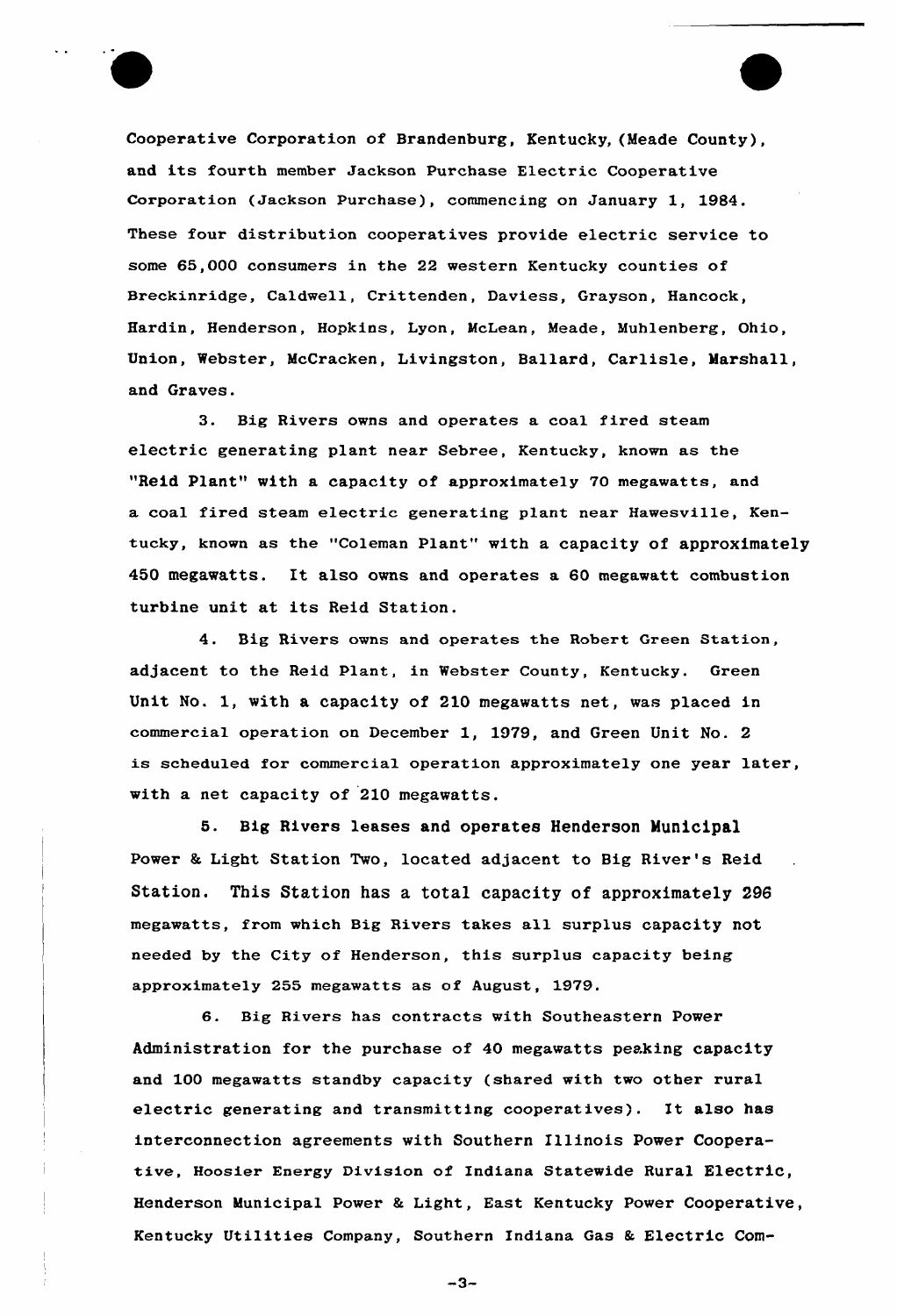

pany, and Louisville Gas & Electric Company, from which and to which Big Rivers purchases and sells electric power as it may be available. Big Rivers has not been able to secure firm power contracts with any of these interconnecting utilities, or with any other utilities, to supply the electric energy needs of Big Rivers' member distribution cooperatives.

Èε

h.

 $\mathcal{Y}$ 

3 t

ÌД

 $\mathbf i$ 

 $\mathbf 2$ 

 $\mathbf{r}$ 

 $\mathbf{r}$ 

 $\mathbf{1}$ 

 $\overline{ }$ 

 $\overline{\mathbf{3}}$ 

7. Big Rivers' installed and operating net generating capacity at present, including all generators owned or leased by Big Rivers, and including its 60 megawatt combustion turbine used only as standby, is approximately 1,045 megawatts. Its peak demand in 1979 was 910 megawatts. Its total energy sales in 1979 were 7,088 gwh. Approximately three-fourths of Big Rivers capacity is required to serve two industrial consumers of its member distribution cooperatives. These industrial consumers operate at very high load factors. Big Rivers' load factor for 1979 was 85.28 percent, and its projected load factor for 1980 is 84.8 percent.

8. Big Rivers is now deficient in generating capacity for reliable electric energy to its member cooperatives, and even with the addition of Green Generator No. <sup>2</sup> to its system, Big Rivers needs two coal fired generating units of 440 megawatts gross capacity each, or 395 megawatts net capcity each, with Unit No. 1 to be placed in service approximately July, 1984, and Unit No. 2 to be placed in service approximately January, 1986. Installation of these two units is the best overall solution to Big requirements of reliability and economy in supplying its member distribution cooperatives and their respective members with electricty for lights, heat, power, and other uses.

9. The estimated capital costs of the two 395 megawatts, net, are as follows:

| D.B. Wilson Unit No. 1 |  | \$515,549,000 |
|------------------------|--|---------------|
| D.B. Wilson Unit No. 2 |  | 364,273,000   |

10. The additional transmission and appurtenant facilities which are more specifically described in the application and record are estimated to cost \$48,932,000.

11. Big Rivers' load growth study includes the industrial load additions for expansions by existing industries which are

 $-4-$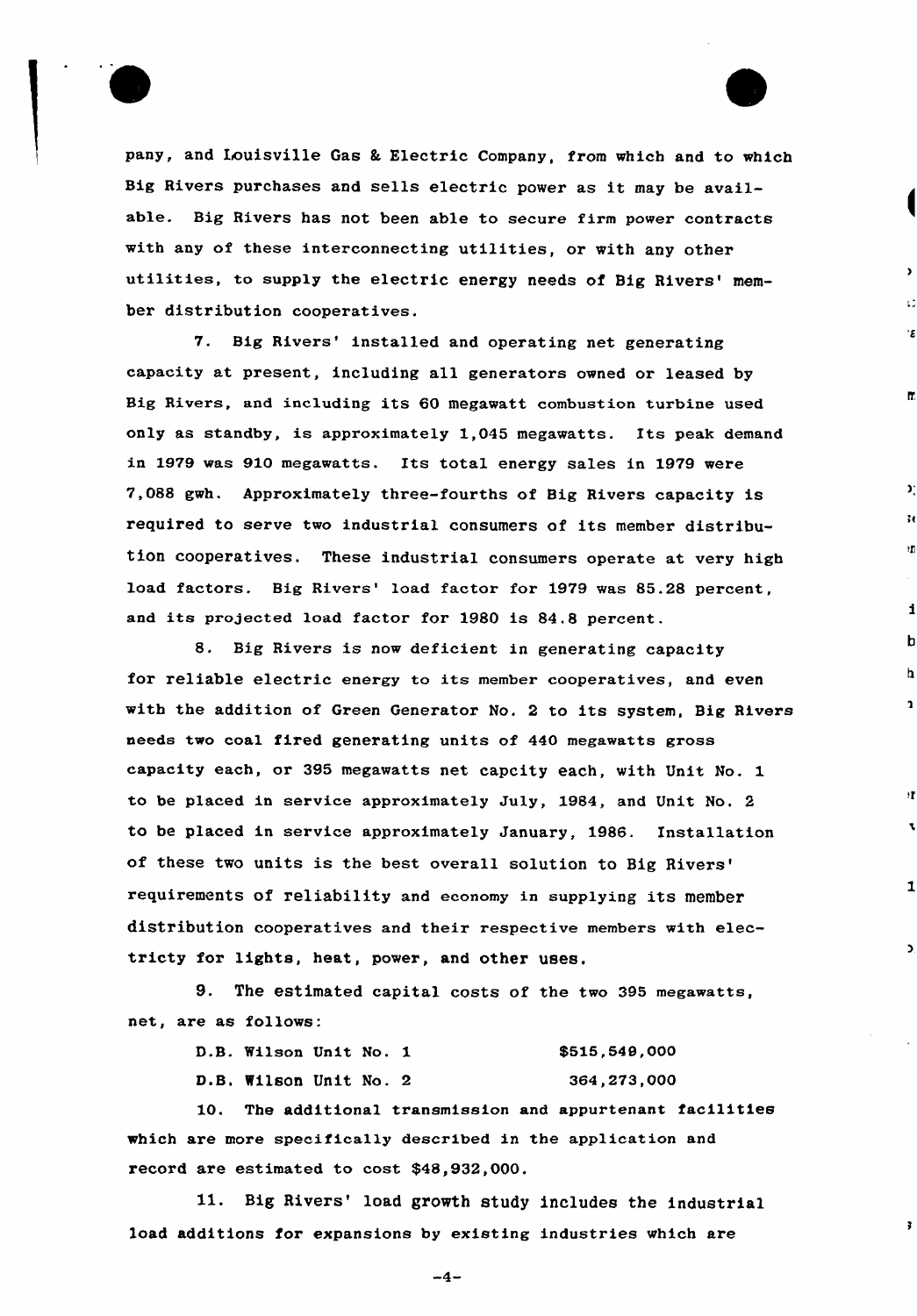

already in progress or known to Big Rivers, and also include some, but not all, of the load required for synthetic fuel plants which are planned at several locations within the service areas of Big Rivers' member distribution cooperatives. The electric requirements for these synthetic fuel projects total approximately 550 megawatts, plus the additional power requirements for construction, new residential and commercial growth associated with the plants, and increased coal mining activity in the area to provide coal for the plants. Electricity for these plants will be required during the mid to late 1980's.

12. By letter dated February 1, 1980, the Department for Natural Resources and Environmental Protection of the Commonwealth of Kentucky xecommended that the project be certified as environmentally compatible by the Energy Regulatory Commission with the request that no construction on the plant island grading begin until sufficient retainage capacity has been constructed within the linear settling pond. Big Rivers, during the course of the hearing, reported to the Commission its intent to comply with this request. The Kentucky Department for Natural Resources and Environmental Protection presented testimony in support of the issuance of a Certificate of Environmental Compatibility for the Wilson Station at the public hearing conducted by the Commission on April 8, 1980. Spokesmen for the Department for Natural Resources and Environmental Protection and the Kentucky Department of Energy testified in support of the need for additional generation capacity for Big Rivers and recommended issuance of the certificates.

13. The community needs, the industrial development of the area, the customer requirements, and the economics of the facility greatly outweigh any adverse environmental factors, and a Certificate of Environmental Compatibility should be issued.

14. Big Rivers' plans for financing the proposed construction are sufficient for purposes of this order, but authorization for financing the pxoposed constxuction should be deferred until such time as the source or sources of funds and other terms and conditions are known.

IT IS THEREFORE ORDERED that Big Rivers be and it is hereby granted a Certificate of Convenience and Necessity to proceed